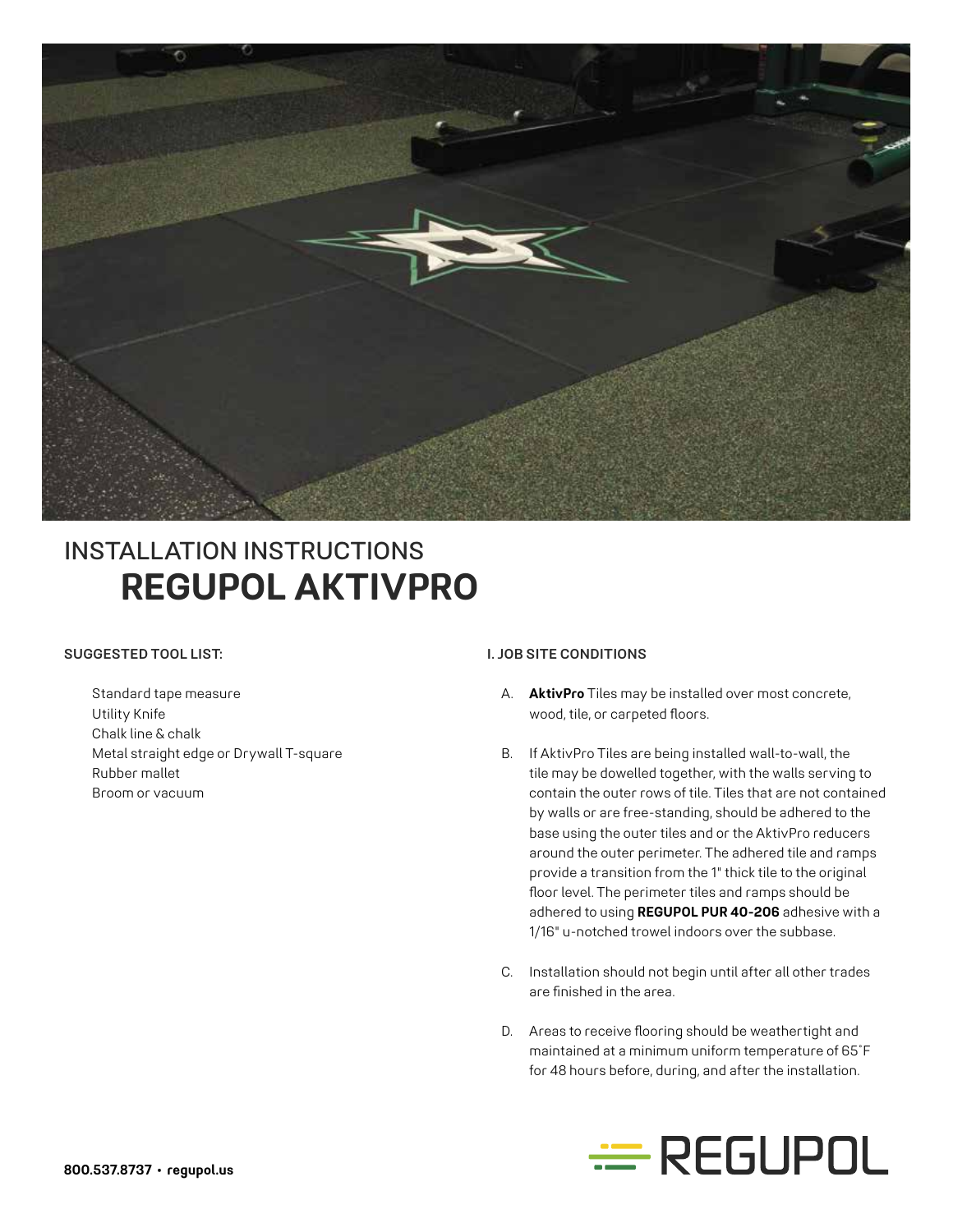- E. Unpack tiles and allow them to sit in the area to be installed. Tiles and adhesive must be acclimated at a uniform room temperature of 65ºF for a minimum of 48 hours before installation.
- **NOTE**: Dimensional tolerance for tiles is +/- 1/8". From time to time during installation, it may be necessary to measure and hand-select tiles to ensure that course lines remain straight.

 As with any flooring product, dry laying and full inspection of all tiles will allow for a quality installation. Tiles should be inspected from several angles and adjust as necessary.

**NOTE**: AktivPro Tiles are manufactured from recycled materials and slight variance in shade is normal. It is the installer's responsibility to inspect all products to ensure the correct style, thickness, and color. Any discrepancies should be reported immediately before beginning the installation.

## **I. PREPARATION**

- A. Sweep area clear of all dust and (loose) debris.
- B. Determine a starting point for the first course of tile to best suit the site area. For irregular site configurations, the best starting point is often in the center. This will ensure a symmetrical finish for tiles that require trimming along the perimeter. Other installations are best started in the corner or along one edge that represents the length or width dimension of the site.
- C. Mark two points on the base surface at an equal distance from the edge of the installation. These points should be located near the opposite ends of the site in the lengthwise direction.
- D. Snap a chalk line through the established points.
- E. Measure the length of the site along the chalk line. Mark a point at half the distance of the site.
- F. Using the 3-4-5 right triangle method, snap a chalk line to form a 90˚ angle to the previously established lengthwise chalk line. These perpendicular reference lines will serve as a guide for laying the first course of tile.

G. Insert a dowel pin in each of the three dowel holes on two adjacent sides of the tile. Tap the dowel into the molded hole until the length of the dowel is showing beyond the edge of the tile or use a dowel setting tool available from **REGUPOL**. Install dowels in enough tiles in this manner to lay a one-course line.

#### Installing Tiles For Starter Course

- A. Place the first dowelled tile at the intersection of the chalk lines with one dowelled side facing inward along the course line.
- B. Join the next tile in the starter course to the original tile by pushing it against the original tile, engaging the dowel holes in the second tile with the dowels in the original tile.
- C. The assembly of tiles using dowels is a two-man job, with one man working always on top of the last tile laid to secure it while the other worker is applying force to the tile being laid.
- D. Continue to assemble tiles in this manner until the row has been completed across the entire course.
- E. A small 2-3 lb. hand sledgehammer may be used to aid assembly by striking the tile close to the doweling point while pressure is applied to the tile in the direction of the doweling by the second workman. A sledgehammer and 2 x 4 may be used to tightly dowel several tiles. These techniques will allow the tile edges to be butted tight together.